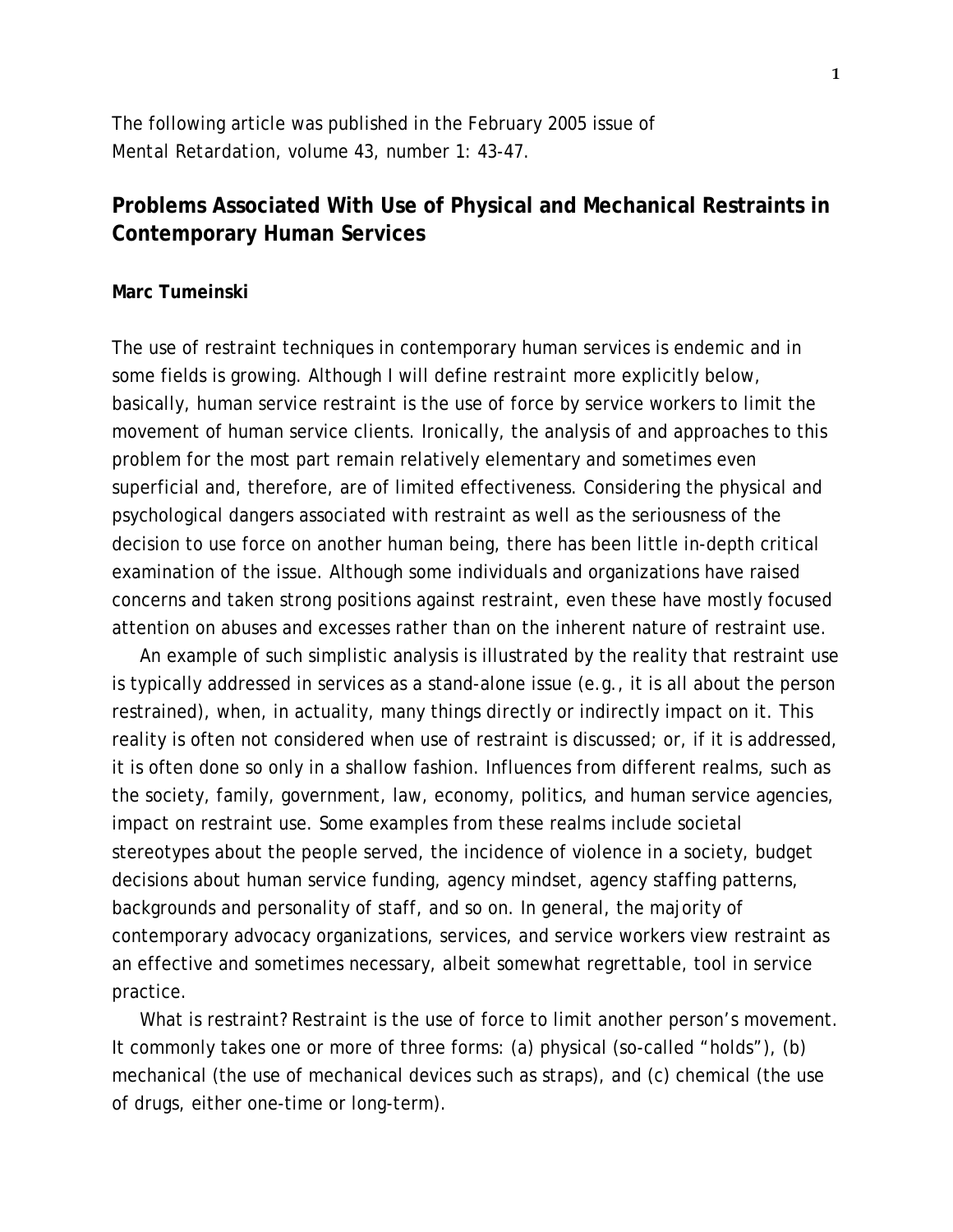In this article, I limit my discussion primarily, but not exclusively, to human service use of physical and mechanical restraints, mainly because the use of chemical restraints is such a complex issue that it raises a whole host of related issues (see Wolfensberger, 1994), which would make it unmanageable given the intended length of this article. However, readers should note that many of the points raised will have a bearing on the use of chemical restraints in human services. They should also note that this article is concerned specifically with the use of restraints in formal, organized, and agency-based human services and less with what families or friends may do in providing informal service and help. Finally, I have geared this article to mental retardation services, but many of the points are applicable to restraint use in different human service fields.

A variety of service fields (e.g., residential, educational, medical, work, and day programs) and service workers (e.g., direct care, teachers, nurses, doctors, aides) use restraint techniques. They are used on people with a range of socially devalued conditions (e.g., mental retardation, mental disorder, "behavioral" labels, homelessness/poverty) of all ages (from children to elders).

Restraints used, taught, and mandated by human services agencies, programs, and systems can be distinguished from personal, informal and ad hoc efforts, such as a parent stopping a child from running into the street or a friend stopping another friend from getting into a fist fight. Devices used for a legitimate medical purpose (e.g., to assist someone in body positioning) are also not restraints as defined above.

In mental retardation services where restraints are used, most human service professionals today tend to be more preoccupied with managing restraints "safely" or with deciding when they are and are not "appropriate" than with addressing the question of whether using them is valid in the first place. Part of this trend is often due to their human service training, or lack thereof. Not enough thought is given to, for example, the human costs of using restraint, the question of whether it really "works," what it does to the restrained person, or how it affects the relationship between the "restrainer" and the "restrained."

Perhaps surprisingly to some readers, this is not a new issue in human services. Similar questions on the use of restraints were raised, for example, during the period of the 'moral treatment' movement in parts of Europe and the United States in the 18th and 19th centuries. Most contemporary human service workers, particularly those involved with restraint, would find it instructive to study the ideology, history, and successes of the moral treatment movement, which largely rejected the contemporary practices of mechanical restraint (see Bockoven, 1963; a one-page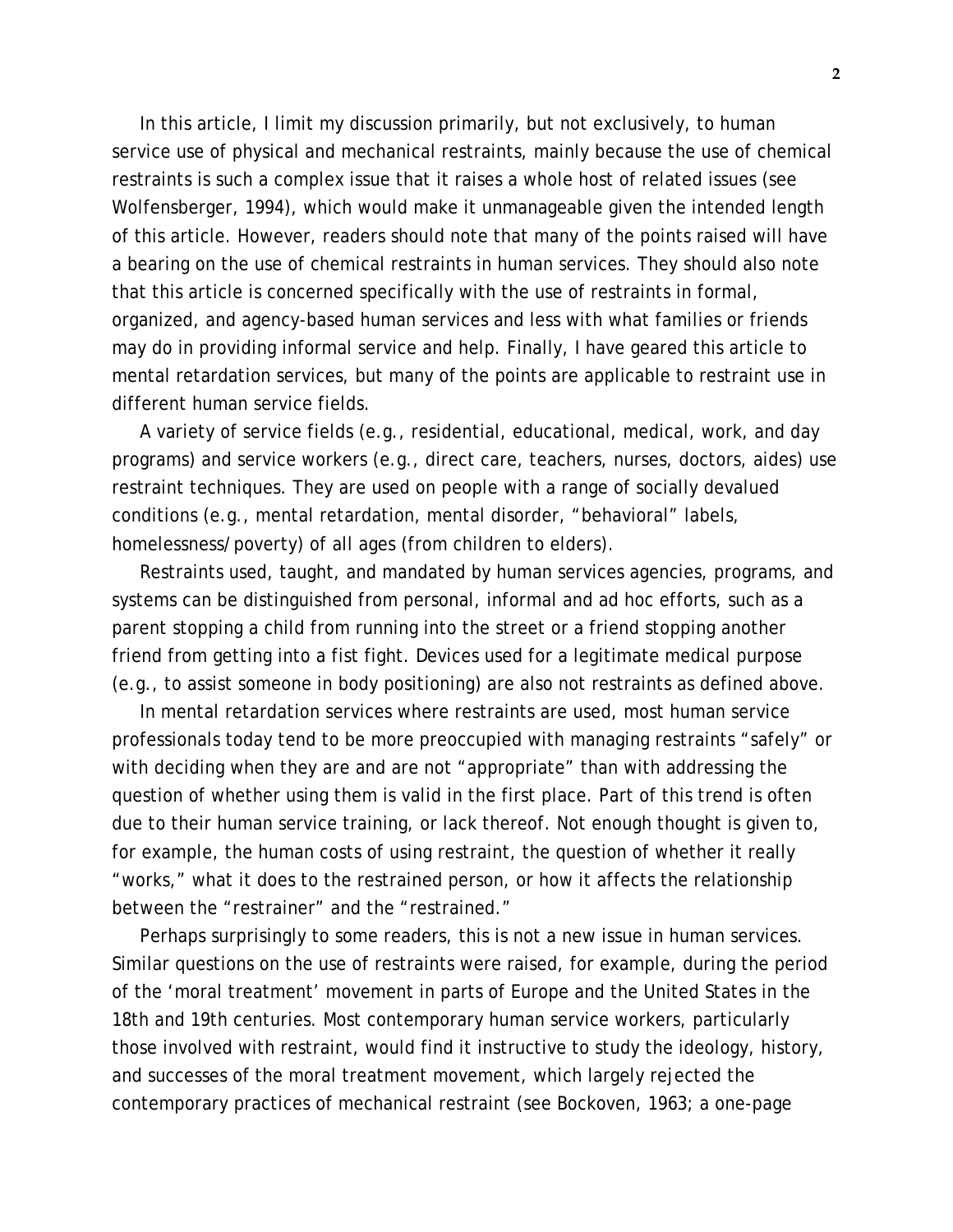description of Wolfensberger's "Moral Treatment" workshop entitled "The 19th Century 'Moral Treatment' Approach to Human Services, Especially to the Treatment of Mental Disorder, & Lessons for Services of Our Own Day").

For the most part, the human service field has couched the issue of restraint use in a narrow rights perspective that tends to cloud the deeper issues. The prevailing thinking in services is that the use of restraints falls primarily within the domain of human rights as defined by public policy; in other words, that it is about "balancing" the rights of the restrained person with the rights of others. A rights perspective can have some utility in certain circumstances, but it is an insufficient basis for dealing with the complexity of the issue of restraint use.

Much as we would like to think that the same rights are equally granted to all people, in practice rights are rooted in the value that a person is afforded or may lay claim to in society. The problem is that when a person's social value is denied or diminished, then any rights dependent on that value will in turn be denied or curtailed. People who are restrained by services -- including people with mental retardation -- are almost always highly vulnerable, deeply socially devalued, and very "wounded" people (see Vanier, 1992; Wolfensberger, 2000a); often made so at least in part by the very services they receive. In short, their value in the eyes of society is diminished or denied, and consequently their rights are often typically abridged.

This is one of the reasons why contemporary services, including those provided to people who are mentally retarded, seem to be so preoccupied with "rights" - because many of the rights of people with mental retardation who are clients of human service organizations are so often denied, ignored or limited by society. This is true, and it is a problem for many socially devalued people. Paradoxically, however, a strictly rights-based response to this problem offers little or no protection, particularly in the long run, to someone who is socially devalued and mentally retarded (see Wolfensberger, 1997a; two handouts from Wolfensberger's "Rights" workshop with headings "Problems With the Current 'Rights' Discourse in Social Advocacy & Human Service Circles" and "6 Realities Associated With Human Law That Also Reveal its Limitations & Shortfalls").

Indeed, a strictly rights-based approach to the use of restraint by human services may allow or cause harm to service recipients (e.g., when people who are socially devalued and mentally retarded have been restrained by their services and have suffered physical and/or psychological harm as a result, the agency-stated rationale is often that the restraint was a legitimate abridgment of the person's rights or was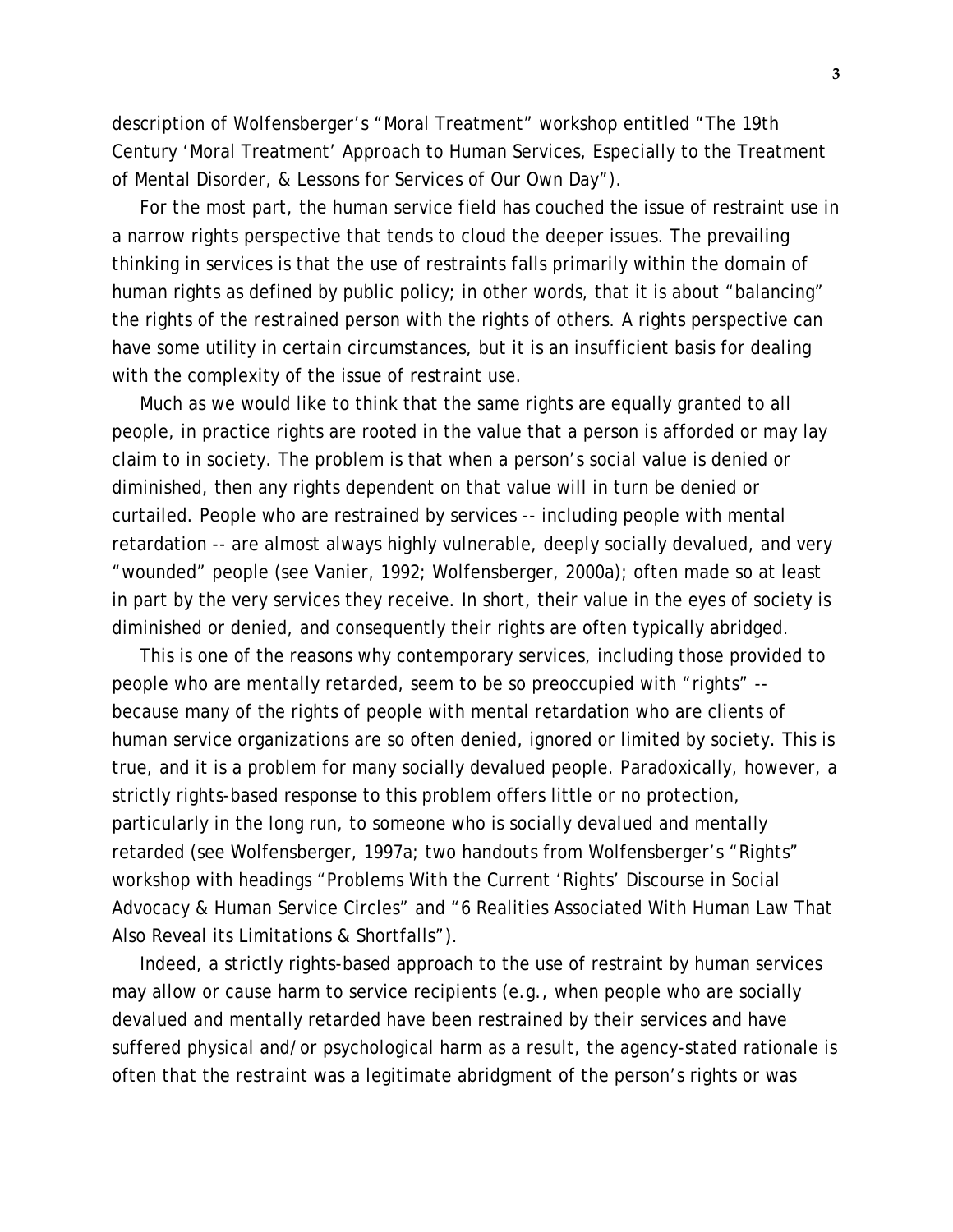done to protect the rights of others. This is commonly a simplistic explanation of a much more complex human issue.)

Another deeper issue, though, is that something more important than rights is at stake. On a fundamental level, human service restraint use is much more of a moral issue than a rights issue. When I describe human service restraint use as a moral issue, I mean that it raises questions of right and wrong and that it has moral implications for everyone involved. Using the term *moral* does not automatically imply that the use of restraints by human services is immoral: first, one recognizes it as a moral issue; second, one determines the nature of its moral quality (i.e., moral or immoral); and third, one strives as much as possible to do what is morally correct. I am not attempting in such a brief article to prescribe what service workers (or family members) should do, but I am urgently encouraging them to undertake a process of moral discernment and rational analysis of an issue that clearly affects the lives of people with mental retardation.

If what I propose is true, that the use of restraints in human services is fundamentally a moral issue, then service workers at all levels of agency responsibility would do well to deal with it first and most fundamentally on the level of right and wrong. Only then would a rights perspective (as well as other perspectives) on restraint use have some measure of relevance to, and effectiveness in, addressing the fundamental and pressing needs of children and adults who have mental retardation and are being restrained by services. Proponents of a rights perspective naturally tend to look at issues solely from the perspective of the affected person, whereas those who espouse a moral perspective would look at not only the restrained person, but also how restraint use affects their family, friends, advocates, service workers, fellow service clients, community, and even society. As long as services are less conscious of, unconscious of, or ignore the moral domain in relation to restraint use, this issue will never be resolved in accordance with the noble ideals of being involved in service to vulnerable people, including those with mental retardation.

Some of the signs which indicate that human service restraint use falls in the moral realm include (but are not limited to):

• the actual and potential degree of harm (physical, psychological, emotional, social) often done to children and adults, including those who are mentally retarded, as a result of their being restrained by human services;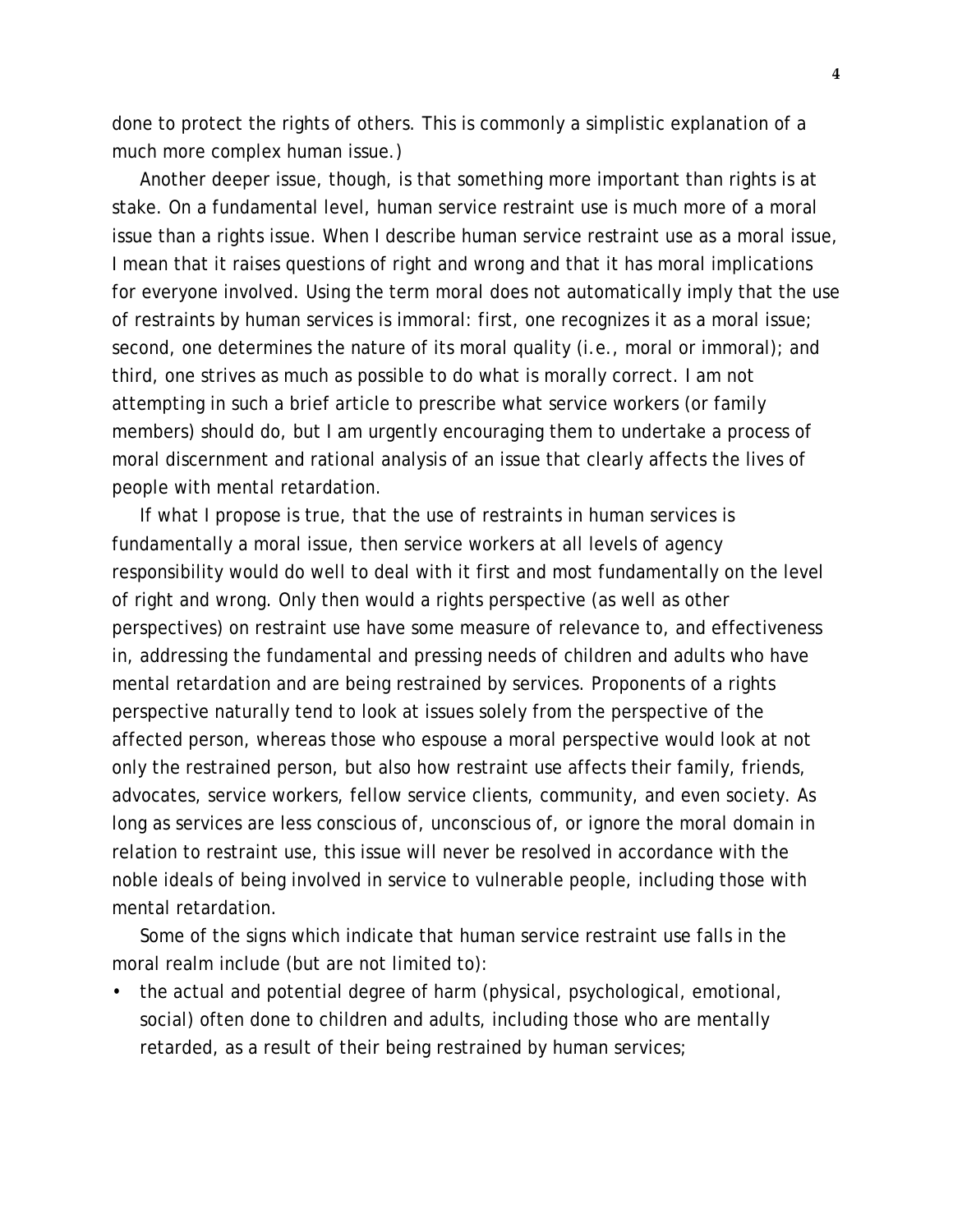- the negative effect that human service restraint use commonly has on the user (e.g., creating confusion, guilt, regret, fear, "hardening" of their heart, meanness, enjoyment of power and control);
- the "slippery slope" phenomenon often associated with moral issues (e.g., the use of restraints once started tends to increase not decrease; once started it tends to be used on more and more people in more and more situations; and it often opens the door to other controlling and aversive techniques being used);
- the high degree to which human service restraint use has been, and still is, often surrounded by deception, cover-ups, detoxified language, denial of harmdoing, concealing of economic motives for its use; and
- the significant damage that human service restraint use quite often causes to relationships (i.e., those between service workers and clients, between clients themselves). The use of restraints by a worker(s) on a service client often creates mutual mistrust, resentment, fear, anxiety, confusion, etc. The high use of restraints in services can cause some people with mental retardation and others who are socially devalued to take out their anger and frustration caused by their being restrained on other weaker service clients.

There are several all too common contemporary moral dilemmas raised by human service use of restraints on people with mental retardation. I will highlight just two of them. (By dilemma, I do not mean an academic problem, but a flesh and blood problem for real people.) One such moral dilemma is tied to the prevailing misconception that largely surrounds the use of restraints in mental retardation services; namely, that it is most often or even always used only in situations of personal danger to human service clients, family, staff, members of the public, or others. On the contrary, talking with people who have been restrained as well as with their families, or reading accounts of restraint use, will show that in the majority of instances when someone was injured or even killed as the result of a restraint, the initial situation was not one of danger, but rather of service staff members (even unconsciously) trying to control their clients to maintain the status quo and a smoothrunning program.

For those circumstances where the threat of violence against self or others is truly present, which are less frequent than commonly thought, more often than not they have been brought about by years, even decades, of wounding in the lives of devalued people, often caused by irrelevant, impotent, and inferior agency-based services (see Wolfensberger, 1992; one-page description of Wolfensberger's "Human Service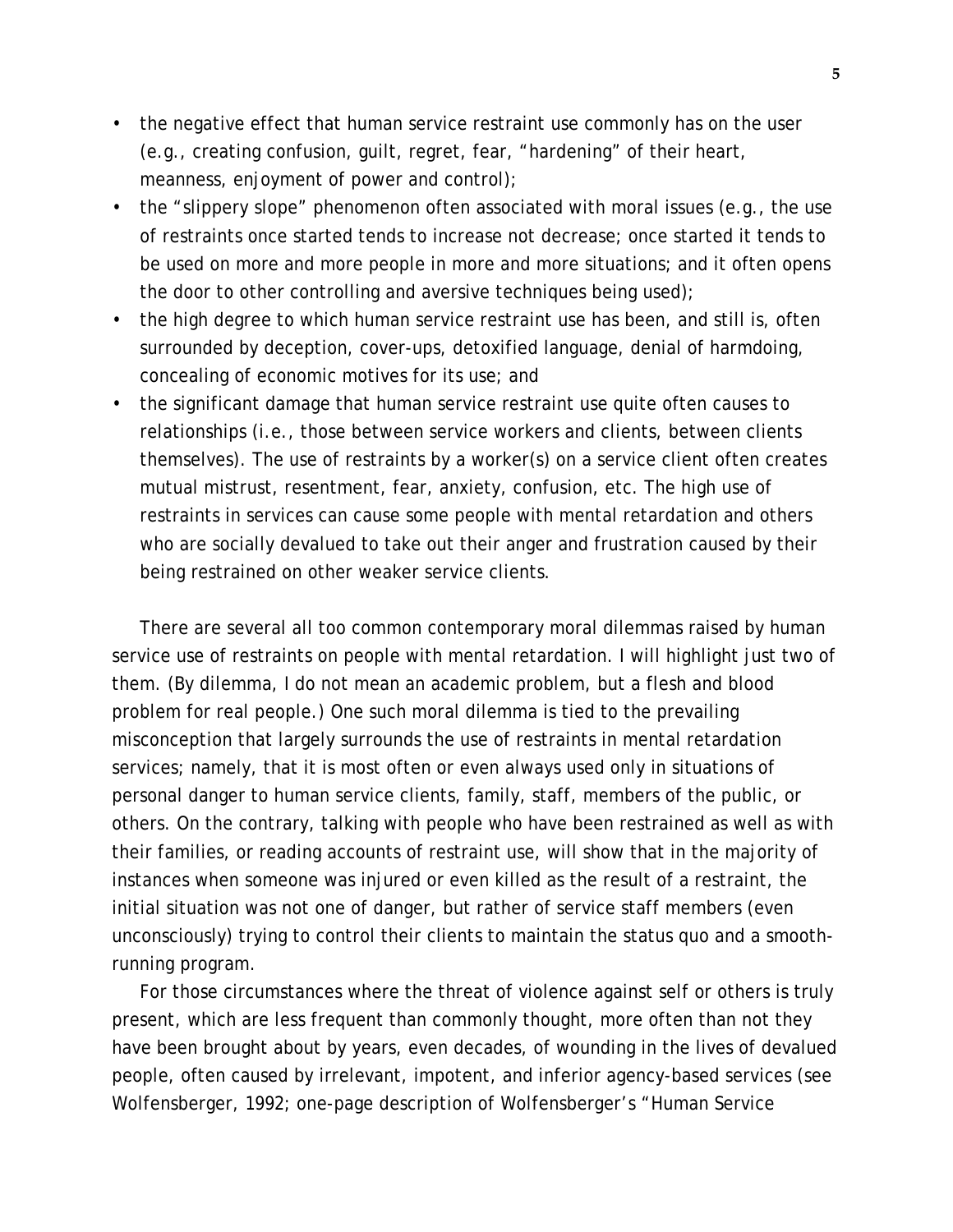Violence" workshop entitled "Overview of a 1 1/2 to 2-Day Presentation on the Sources & Dynamics of Violence in Human Services, & How to Minimize the Likelihood of Violence" and an untitled document listing the 13 topics covered in the aforementioned workshop). This does not minimize the painful reality of violence by human service clients, when it actually occurs, but rather underscores the moral nature of the problem.

Another moral dilemma is that as long as the majority of formal, organized, agency-based mental retardation service personnel consciously or unconsciously rely heavily on service models built on segregation, congregation, and control of service clients, then in our contemporary societal and human service environments, the odds are high that the use of physical and mechanical restraints will be seen as a valid, even desirable option. As long as this is the case, many families with intellectually impaired members will continue to be put in situations where they either accept the use of restraint by an agency/agencies or try to support their family member without formal services. This is not a fair choice, partly because organized, agency-based services have often created and/or exacerbated the problems in the first place (see McKnight, 1995) that have later led to restraints being offered as the "solution."

Some families have decided to try to support their child with no or very little agency-based services because of this problem. Some have decided to personally limit their son or daughter's movement, which still raises moral questions of course, but this is intrinsically different from human service use of restraint, as mentioned above.

This is an essential distinction to grasp. Some of the differences include, for example, that the nature of the parent's relationship is radically different than paid staff's relationship with the person and that the parents often take on hardship themselves when they do decide to limit their child's movement.

An example of such hardship that I am familiar with is two parents who slept in their bed with their young child between them to prevent him from hitting himself. They tied his hands gently to their hands, so that if he started hitting himself, they would wake and comfort him. This made it extremely difficult for either parent to get a good night's sleep, which was no small matter, given that they did this for years.

Another example of such hardship is parents who have decided to accept physical strikes from their child without hitting back, using human service restraint techniques, or punishing them in any way. Instead, such parents have typically relied on the normative patterns of familial life and child rearing, such as love, forgiveness, high expectations, shared celebrations and hardships, and help from extended family and other relationships.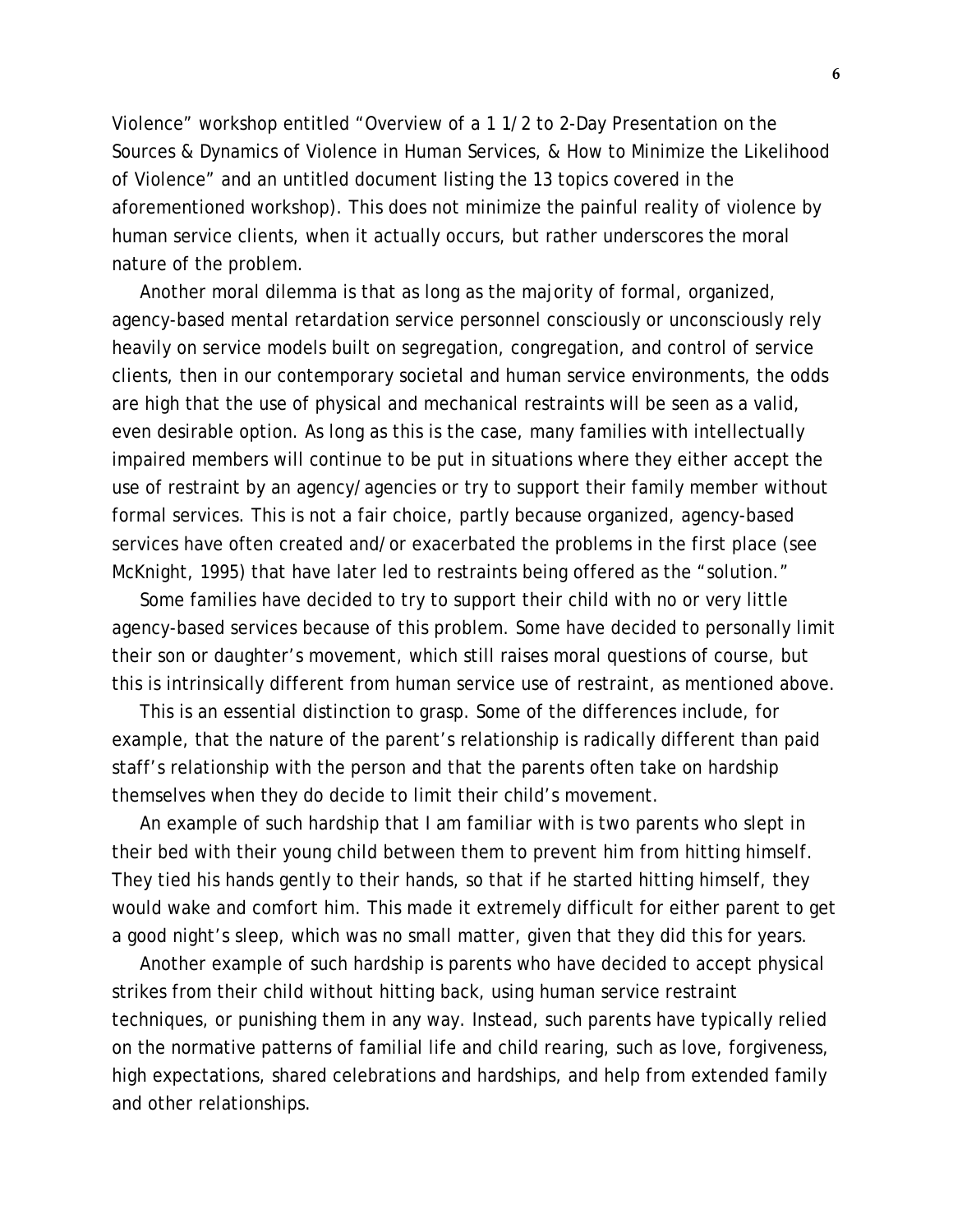An example of a "non-retaliatory" and "non-restraint" stance taken by a service worker is described in chapter 6 of the book *Enough Room for Joy* (Clarke, 1974). Such an approach, particularly when one strives to not hold any grudges against or fears of the person, is a difficult ideal as well as an inspiring example of service. These are only examples, meant to illustrate what some families and others have done in some very difficult circumstances, often as a result of trying to undo or ameliorate the damage done to their family member through agency-based services, many of which used restraints. There is so much to study and learn about providing relevant and effective service to people who are mentally retarded and socially devalued (see Wolfensberger, 2000a).

In conclusion, if one does decide that the use of restraints in human services is fundamentally a moral issue, then it is essential that one at least:

- discern the most fundamental issues at stake;
- decide on what is right and what is wrong relative to this issue;
- acknowledge our limitations as human beings to always do what is morally correct;
- acknowledge our real limitations as human service workers, but also as human beings, to make positive change in the lives of wounded people;
- cultivate a spirit of humility in acknowledgment of the power one holds as a human service worker over the lives of service clients;
- acknowledge compromises, mistakes, and wrong doing;
- seek to make reparation and amends when necessary;
- accept the (moral) consequences of our actions; and
- strive for personal integrity on the issue; in other words, decide to say and to do what is right, regardless of what others say and, ideally, do so regardless even of the personal cost to oneself (see overhead from Wolfensberger's "Disfunctional (Human Service) World" workshop with heading "5 Elements of an Act Validity Strategy").

## **References**

Bockoven, J. S. (1963). *Moral treatment in American psychiatry*. New York: Springer. Clarke, B. (1974). *Enough room for joy*. Toronto: McClelland and Stewart.

- McKnight, J. (1995). *The careless society: Community and its counterfeits*. New York: BasicBooks.
- Vanier, J. (1992). *From brokenness to community*. New York: Paulist Press.
- Wolfensberger, W. (1992). *The new genocide of handicapped and afflicted people* (2nd ed., rev). Syracuse: Author.